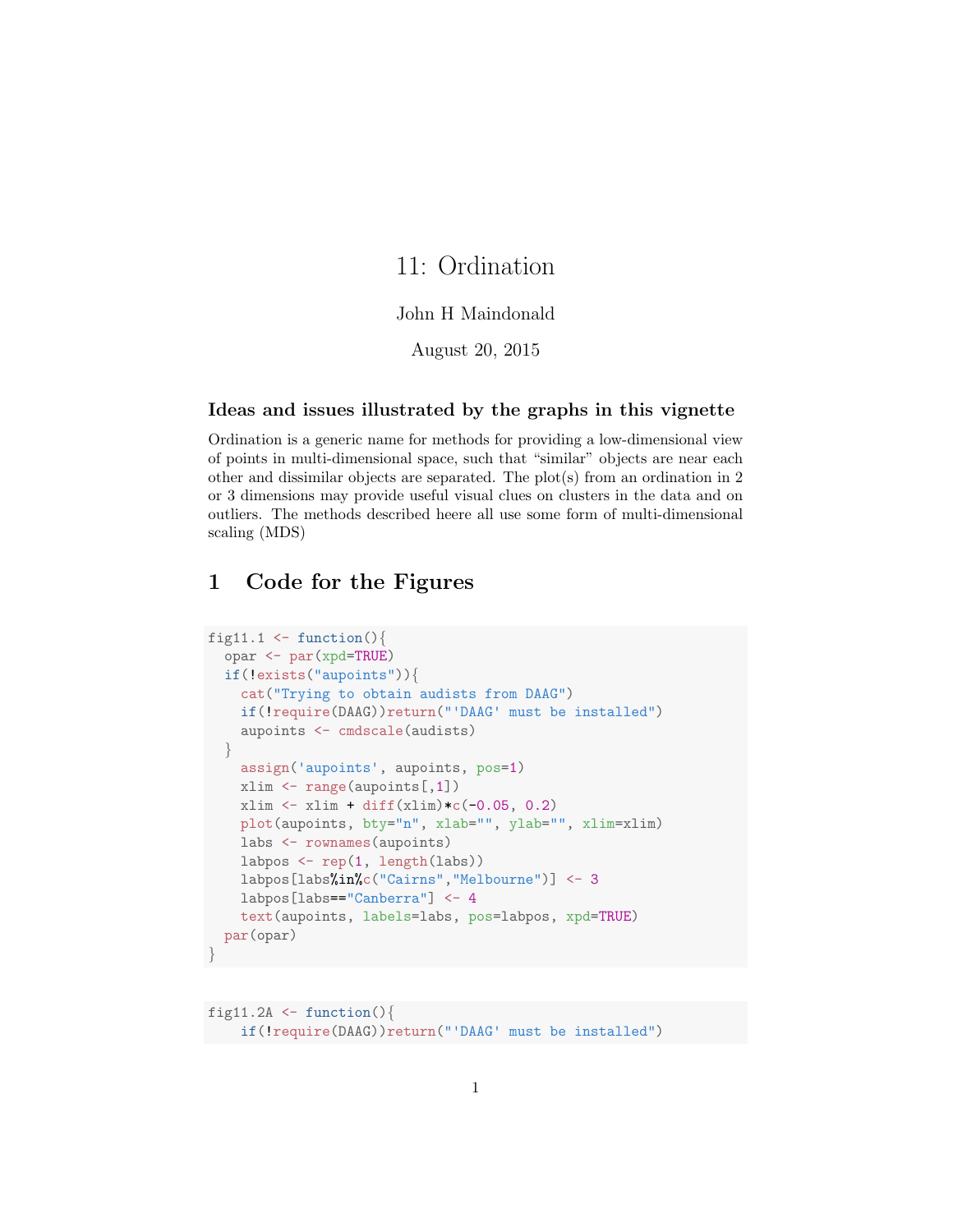```
if(!require(oz))return("Package 'oz' must be installed")
if(!exists('aupoints'))aupoints <- cmdscale(audists)
oz()
points(aulatlong, col="red", pch=16, cex=1.5)
latlong <- align2D(lat=aulatlong[,1], long=aulatlong[,2],
                   x1==aupoints[,1], x2 =aupoints[,2])
x <- with(latlong, as.vector(rbind(lat, fitlat, rep(NA,10))))
y <- with(latlong, as.vector(rbind(long, fitlong, rep(NA,10))))
lines(x, y, col="gray40", lwd=3)
```

```
fig11.2B \leftarrow function(){
   if(!require(MASS))return("Package 'MASS' must be installed")
    if(!require(oz))return("Package 'oz' must be installed")
   aupoints.sam <- sammon(audists, trace=FALSE)
   oz()points(aulatlong, col="red", pch=16, cex=1.5)
    wt \leq apply(as.matrix(audists), 1, function(x)sum(1/x[x>0]))
   latlong <- align2D(lat=aulatlong[,1], long=aulatlong[,2],
                       x1=aupoints.sam$points[,1],
                       x2 = aupoints.sam$points[,2], wts=wt)
    x <- with(latlong, as.vector(rbind(lat, fitlat, rep(NA,10))))
   y <- with(latlong, as.vector(rbind(long, fitlong, rep(NA,10))))
    lines(x, y, col="gray40", lwd=3)}
```

```
fig11.2 \leftarrow function(){
  par(fig=c(0,1,0.5,1))
  fig11.2A()
  fig11.2B()
```
}

}

```
fig11.3A <- function(seed=47, xlab="Axis 1", ylab="Axis 2"){
    if(!require(DAAGbio))return("Package 'DAAGbio' must be installed")
    if(!require(ape))return("Package 'ape' must be installed")
    ## Calculate distances, using Kimura's K80 model
    primates.dist <- dist.dna(as.DNAbin(primateDNA), model="K80")
    primates.cmd <- cmdscale(primates.dist)
    eqscplot(primates.cmd, xlab=xlab, ylab=ylab, cex.lab=1.15)
    lefrt \leftarrow 2+2*(primates.cmd[,1] \leftarrow mean(par()$usr[1:2]))
    text(primates.cmd[,1], primates.cmd[,2], row.names(primates.cmd),
         pos=lefrt)
}
```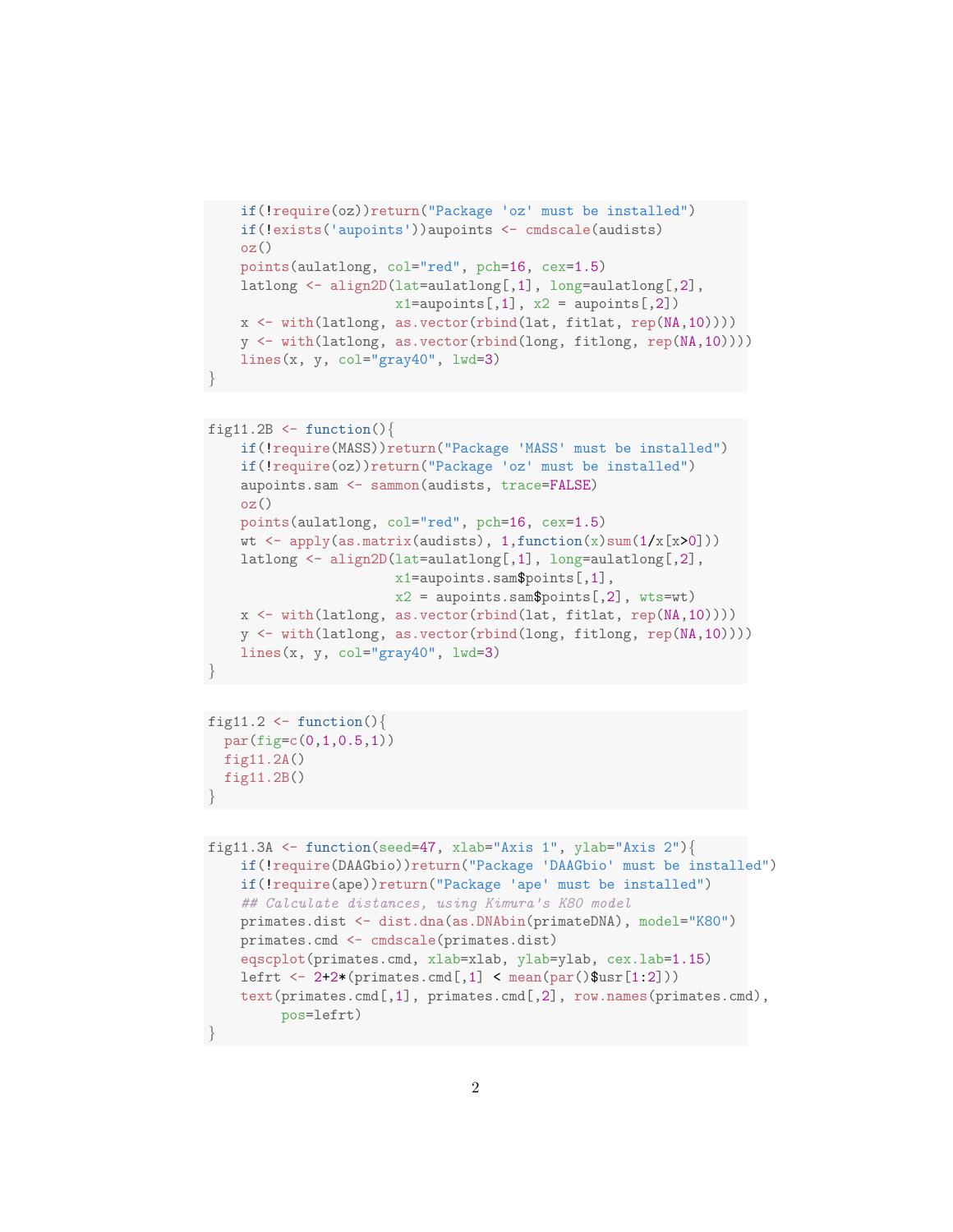```
fig11.3B <- function(seed=47, xlab="Axis 1", ylab="Axis 2"){
    if(!require(DAAGbio))return("Package 'DAAGbio' must be installed")
    if(!require(ape))return("Package 'ape' must be installed")
    if(!require(MASS))return("Package 'MASS' must be installed")
    primates.dist <- dist.dna(as.DNAbin(primateDNA), model="K80")
   primates.cmd <- cmdscale(primates.dist)
    primates.mds <- isoMDS(primates.dist, primates.cmd, k=2, trace=FALSE)
    eqscplot(primates.mds$points, xlab=xlab, ylab=ylab,
             cex.lab=1.15)
   lefrt <- 2+2*(primates.mds$points[,1] < mean(par()$usr[1:2]))
    text(primates.mds$points[,1], primates.mds$points[,2],
        row.names(primates.mds$points), pos=lefrt)
}
```

```
fig11.3 \leftarrow function(){
  opar \leq par(fig=c(0,0.5,0,1), mar=c(3.1,3.1,1.6,0.1))
  fig11.3A()
  par(fige = c(0.5, 1, 0, 1), new = TRUE)fig11.3B(ylab="")par(figec(0,1,0,1))par(opar)
}
```

```
fig11.4 \leftarrow function(){
    if(!require(DAAG))return("Package 'DAAG' must be installed")
    if(!require(MASS))return("Package 'MASS' must be installed")
    pacific.dist \leq dist(x = as.matrix(rockArt[-c(47, 54, 60, 63, 92),
                          28:641]), method = "binary")
    sum(pacific.dist==1)/length(pacific.dist)
    ## Now check that in all columns at least one distance < 1
    symmat <- as.matrix(pacific.dist)
    checksum <- sum(apply(symmat, 2, function(x) sum(x<1)))
    checksum \leq sum(apply(symmat, 2, function(x) sum(x\leq1)==0))
    print(c("No of cols where all distances are one"=checksum))
    pacific.cmd <- cmdscale(pacific.dist)
    pacific.mds <- isoMDS(pacific.dist, pacific.cmd, trace=FALSE)
    plot(pacific.mds$points)
}
```
### 2 Show the Figures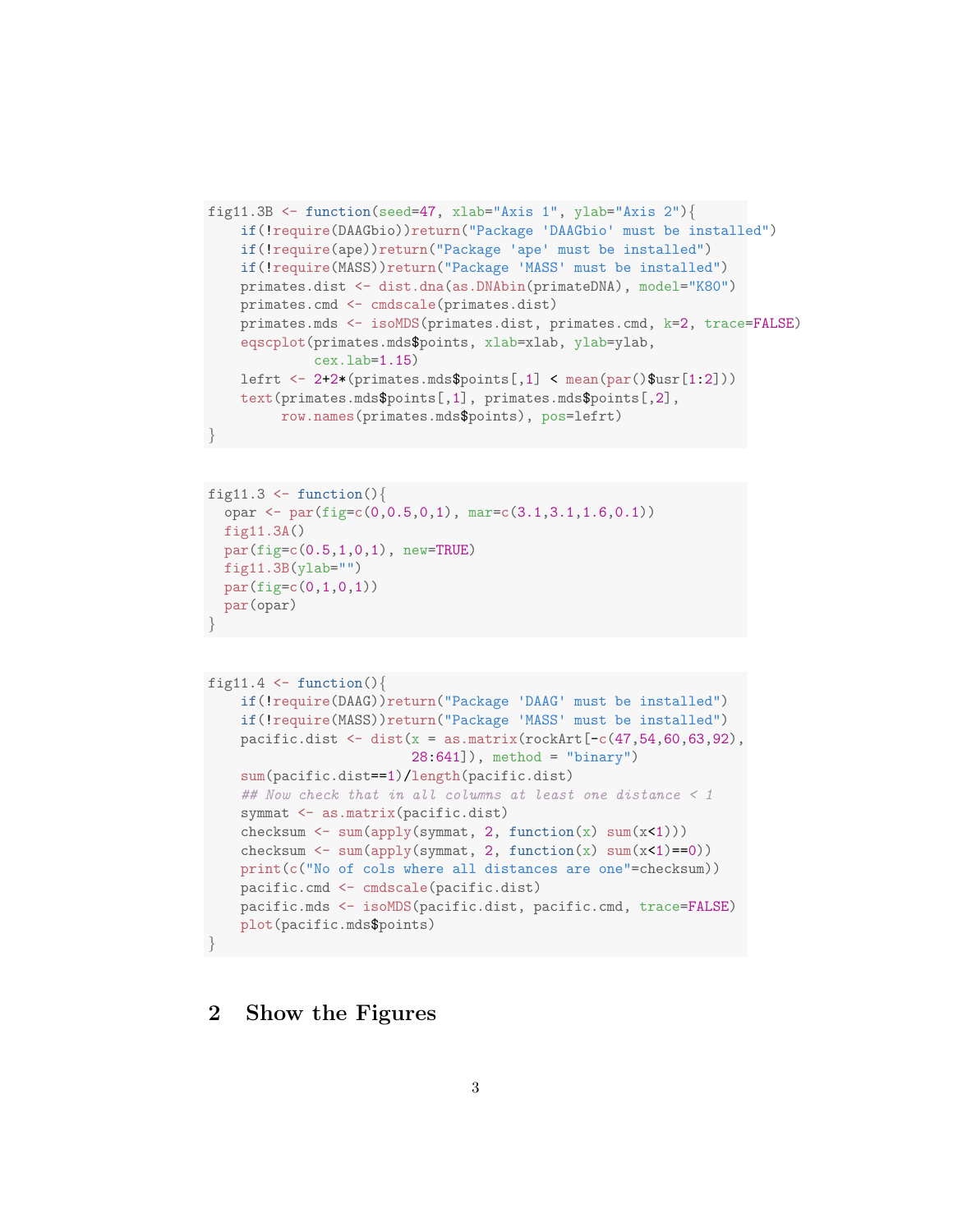```
pkgs <- c("DAAG","DAAGbio","MASS","oz","ape")
z <- sapply(pkgs, require, character.only=TRUE, warn.conflicts=FALSE)
if(any(!z))notAvail <- paste(names(z)[!z], collapse=", ")
 print(paste("The following packages should be installed:", notAvail))
}
```
#### fig11.1()

Trying to obtain audists from DAAG



if(!exists("aupoints")) aupoints <- cmdscale(audists)

fig11.2()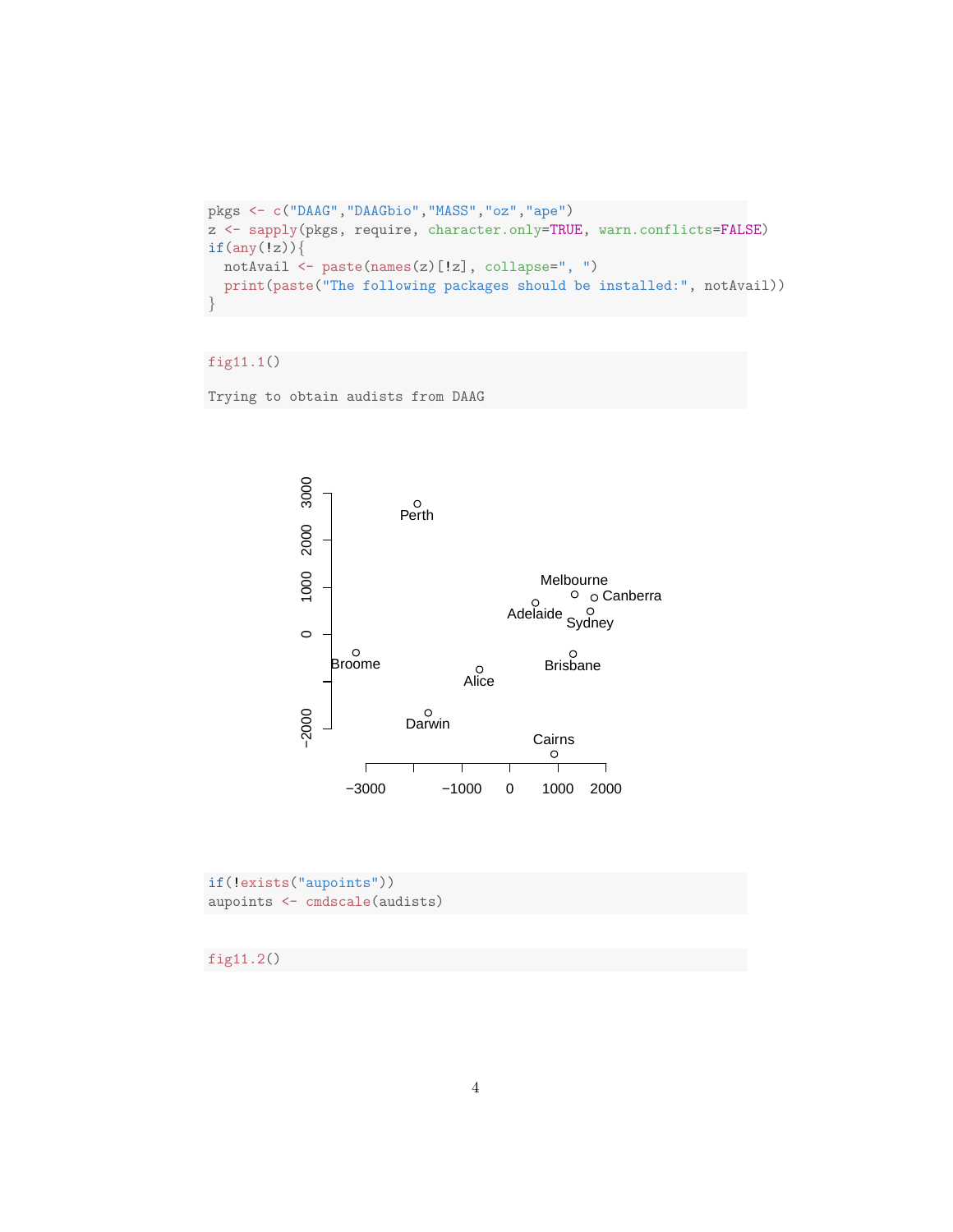

### fig11.3()



# fig11.4()

No of cols where all distances are one

5

0